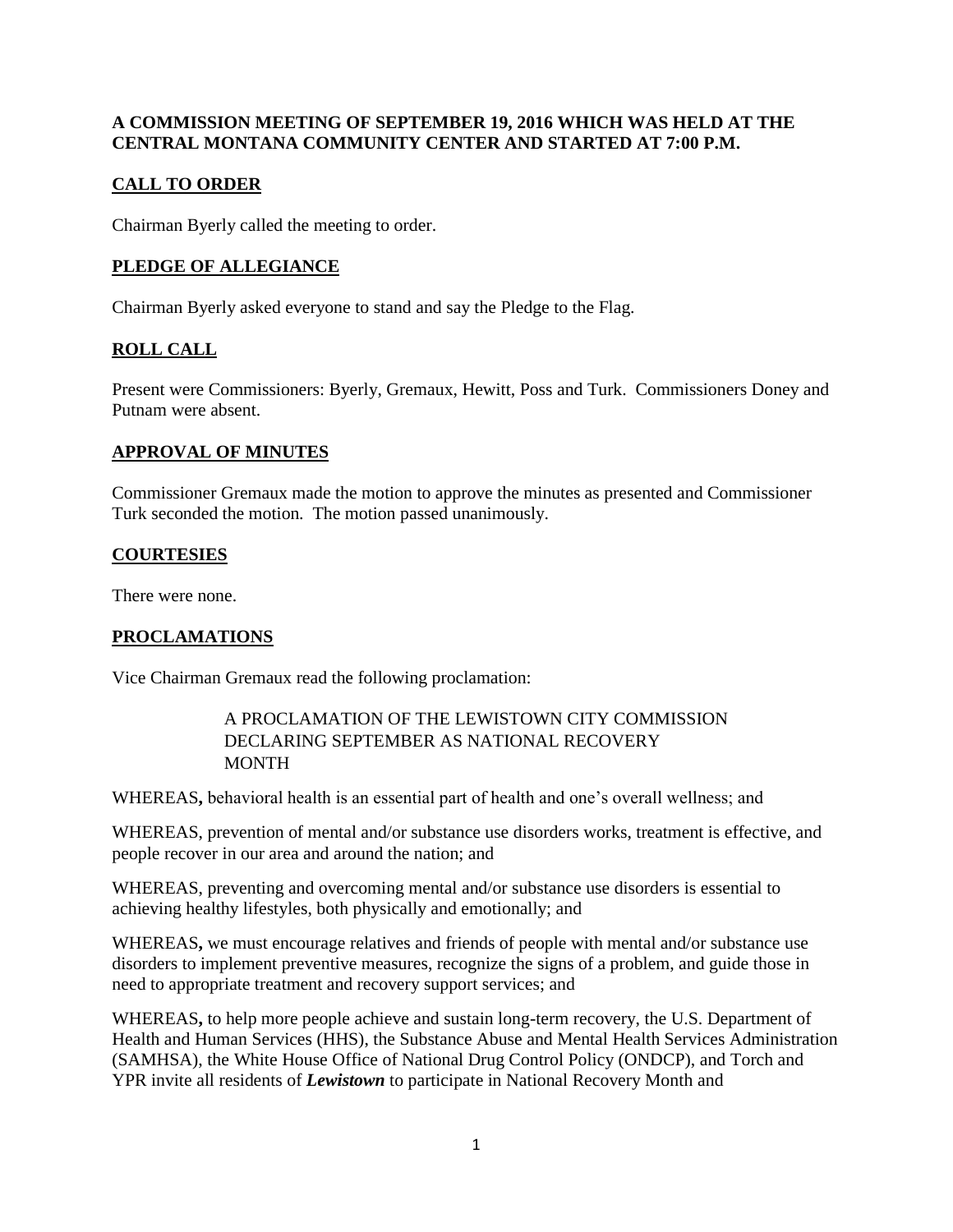NOW, THEREFORE, the Lewistown City Commission does hereby proclaim the month of September, 2016 as NATIONAL RECOVERY MONTH*.* 

In Witness Whereof, I have hereunto set my hand this 19<sup>th</sup> day of September, in the year of our Lord two thousand sixteenth, and of the Independence of the United States of America the two-hundred and fortieth.

Dated this 19<sup>th</sup> day of September, 2016.

### **BOARD AND COMMISSION REPORTS**

Commissioner Turk reported that there was a Library Board meeting last week, but was unable to attend.

Commissioner Hewitt reported that she attended the Airport Board meeting. Commissioner Hewitt stated there was discussion on a memorandum of understanding regarding the trail up keep and the City is going to work with the airport board. The airport is continuing to try to get the bus barn usable prior to winter. The airport budget was presented to the airport board at the Wednesday meeting and it was approved by the County Commissioners on Friday.

Commissioner Byerly reported that the Central Montana Health District board met last week. It appears that the restructuring of the office continues to pay off in savings and we are offering better services to the community.

Commissioner Byerly explained that during the committee of the whole the Interim City Manager agreement was discussed. Per the agreement an evaluation must done on a quarterly basis. The evaluation will be at the next Commission meeting.

#### **CITY MANAGER REPORT**

Interim City Manager Holly Phelps reported on the following issues:

Interstate Engineering will be here next week to train City staff on the winterization of the pool. The contractor and subcontractors will be addressing items on the punch list as well.

The Water Department has begun chlorinating the water system. This is in response to some seasonal bacterial growth. The City also had coliform positive water samples in the area of the waterline break. They have been working with DEQ on the issue.

Fergus High School homecoming will be the week of September 23<sup>rd</sup>. The Golden Eagles face Park High at 7 pm and the parade will be held at 2 pm. A bonfire will be held on the evening of September 22<sup>nd</sup>.

On September 23rd Snowy Mountain Industries will be holding an open house. A invitation was included in your packet.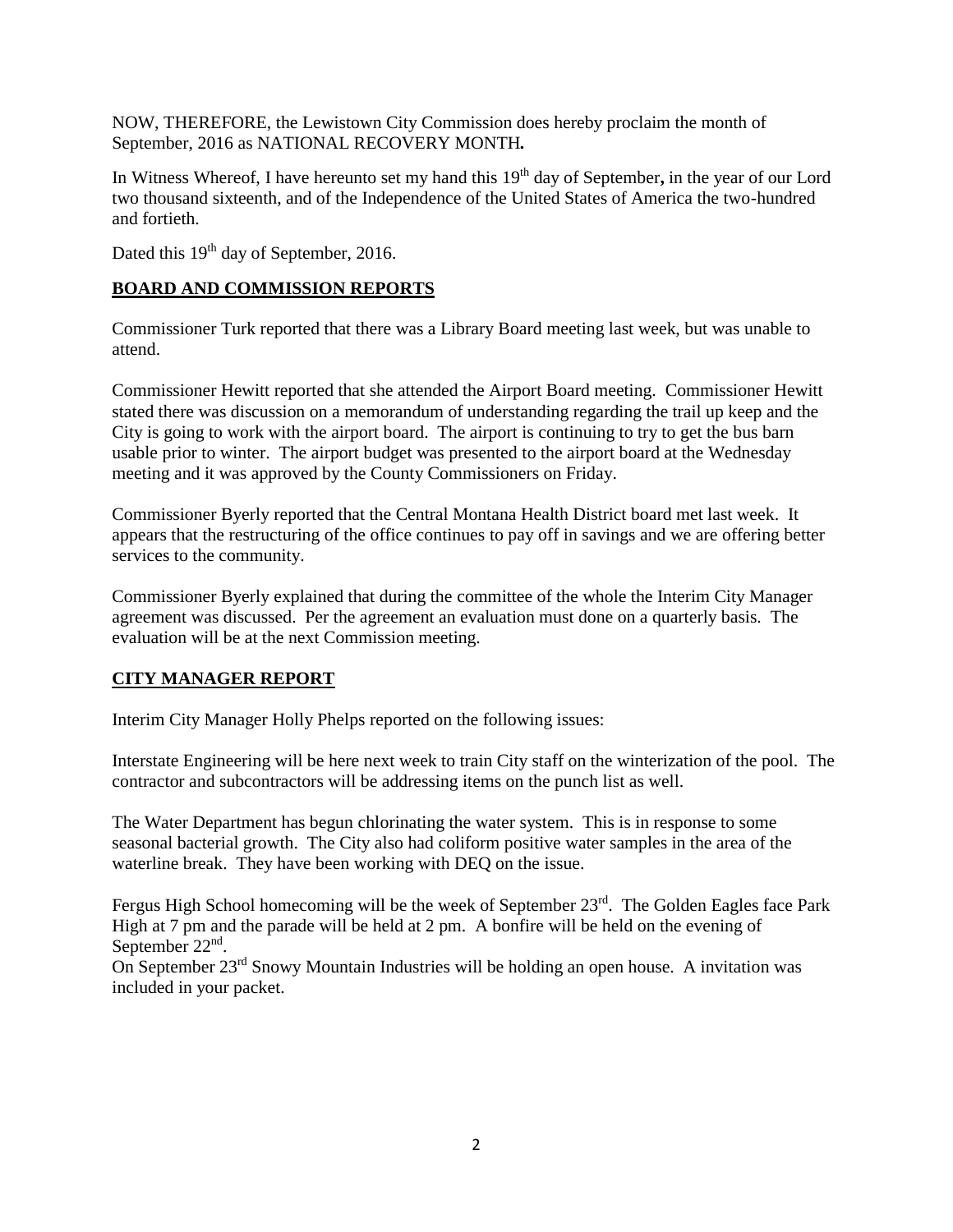#### **CONSENT AGENDA**

Commissioner Hewitt made the motion to approve the consent agenda and Commissioner Poss seconded the motion. The motion passed unanimously. The Acknowledgement of the claims that have been paid from September 1, 2016 to September 14, 2016 for a total of \$61,998.56

#### **\*REGULAR AGENDA – Resolutions, Ordinances & Other Action Items:**

1. Discussion on housing tax credit to do renovations at the Meadows

Ms. Phelps introduced Julie Stiteler from Homeword. Ms. Phelps explained that the City of Lewistown worked with Homeword on the Ouellette Apartments and Homeword has been hired by the Meadows and have submitted a tax credit grant. Ms. Stiteler explained that Homeword works with affordable housing all across the state. Ms. Stiteler stated that the current owners of the Meadows are based in Minnesota and would like the meadows to be maintained as affordable housing community. Ms. Stiteler commented that the meadows is a senior community and the other great thing is has rental subsidy. Ms. Stiteler explained that rental subside allows residents that earn minimum social security can live there and only pay their portion of the rent. Ms. Stiteler stated that is the current owner chose to sell to a for profit company that did not want to maintain that subsidy then the subsidy would be lost to the City of Lewistown and the State of Montana. Ms. Stiteler commented that Homeword is committed to providing safe, healthy, affordable housing using sustainable methods and promoting strong communities through housing counseling and education for those most in need. Ms. Stiteler stated that the Meadows was built in 1978 and has been well maintained and the resident are wonderful people. There are two types of tax credits in Montana one is 9% competitive tax credits and last year for those tax credits there were 21 applicants. Ms. Stiteler explained that they changed the application system and little and decided in August that only 10 applicants would be invited to move forward and the Meadows is one of those applicants. Ms. Stiteler stated that part of the application process is gathering community input. Input can include the neighbors, City or County Commission, general public or a facebook survey. Ms. Stiteler commented that is the main reason is for the community input and Homeword feels that affordable housing is beneficial for health communities and providing family affordable housing allows people who are only earning minimum wage a safe, healthy and affordable place to live. The improvements are key to help make things more energy efficient. Ms. Stiteler explained that letters of support can be anything regarding whether or not you support affordable housing, any necessary improvements and any comments one feels needs to be said. Commissioner Hewitt commented that everyone she knows that lives there loves it and part of it should include renovation inside. Commissioner Hewitt commented that carpet inside needs to be replaced and some of the showers have mold and that is just because it is old. Commissioner Poss commented that it is an excellent spot for seniors and fills a niche in the community and especially like that it is one level and just needs a little love. Commissioner Turk stated that she agrees with Commissioner Poss and is necessary for some seniors for transitions. Commissioner Byerly commented that there is a really need for quality affordable housing. Ms. Mary Frieze commented that there is very little housing in Lewistown that is on one level and one citizen has left because they were unable to find an affordable house with one level. Commissioner Gremaux commented that he thinks it is a great project and we need more like it. Mr. Clint Loomis commented that a few citizens of Lewistown have moved because of the lack of one level housing. Ms. Phelps commented that it is a great asset to the community and need to keep it going.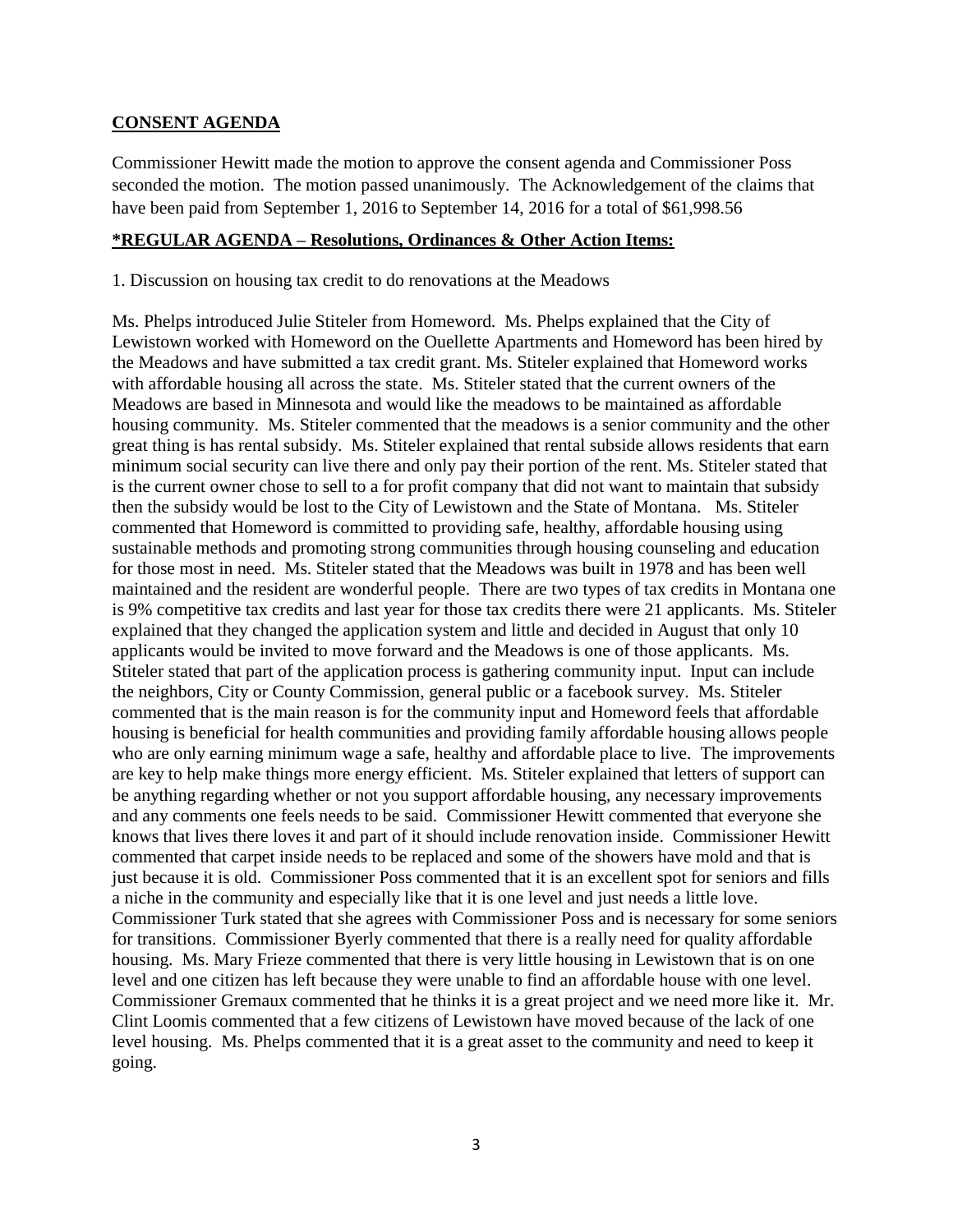2. Discussion and action on authorizing the City Manager to sign a request for assistance from Snowy Mountain Development for a targeted brownsfield assessment on the Mill Building

Ms. Phelps explained that this is an application for a targeted brownsfield assessment that allows one to go in and assess the mill building for lead based paint, asbestos and other hazardous materials. All commercial projects are required to have an assessment prior to moving with a project. Snowy Mountain Development Corporation (SMDC) Ms. Karen Sweeney explained that the funding is from the Environmental Protection Agency (EPA). Ms. Sweeney further explained that SMDC will assist the City to apply for the funds and then EPA will use their contractor to complete the assessment. Ms. Sweeney stated that regardless of what is done with the building an assessment must be completed. Ms. Sweeney commented there would be no expense for the City if the EPA approves the application and SMDC will assist with the project. Mr. Loomis asked what a brownsfield assessment is. Ms. Sweeney answered that brownsfield is a piece of property that is known to have a contaminant or suspected to have a contaminant and can interfere with the future sue of the property. Further discussion followed. Commissioner Byerly stated that regardless of what is going to be done with the Mill Building an assessment needs to be completed. Commissioner Poss made the motion to authorize the City Manager to sign a request for assistance from Snowy Mountain Development for a targeted brownsfield assessment on the Mill Building and Commissioner Gremaux seconded the motion. Commissioner Byerly asked for comments from the audience and Commission. There being none, the question was called for and the motion passed unanimously.

3. Discussion and action on authorizing the City Manager to sign an access consent form to conduct the targeted brownsfield assessment for the Mill Building located at 220 E Main

Ms. Phelps explained that this item is directly associated with the assessment and this allows SMDC, EPA or DEQ to be able to enter the property to complete the assessment. Commissioner Gremaux made the motion to authorize the City Manager to sign an access consent form to conduct the targeted brownsfield assessment for the Mill Building located at 220 E Main and Commissioner Poss seconded the motion. Commissioner Byerly asked for comments from the audience and Commission. There being none, the question was called for and the motion passed unanimously.

4. Discussion and action on Resolution No. 3921, a resolution supporting the development of Creekside Park and authorizing matching funds for planning grant

Commissioner Byerly read the resolution. Ms. Phelps explained that there are some conceptual drawings out there and the Friends of the Trial came up with idea about three years ago and it has not changed a whole lot. The concept is an outdoor area where the community can gather and the trails are tied into the concept. Commissioner Hewitt asked if this would be considered a City Park. Ms. Phelps answered that it will be located on City property. Ms. Sweeney explained that she is part of the Recharge Our Community Group which is partnering with the City and the Trails group on this project and it would be there intent to search to fund the project. SMDC has committed to assisting with writing grants and the ROC group is willing to do fundraising and it is not their expectation that the Community would be taxed for the project. Further discussion followed. Commissioner Poss made the motion to approve Resolution No. 3921, a resolution supporting the development of Creekside Park and authorizing matching funds for planning grant and Commissioner Gremaux seconded the motion. Commissioner Byerly asked for comments from the audience and Commission. There being none, the question was called for and the motion passed unanimously.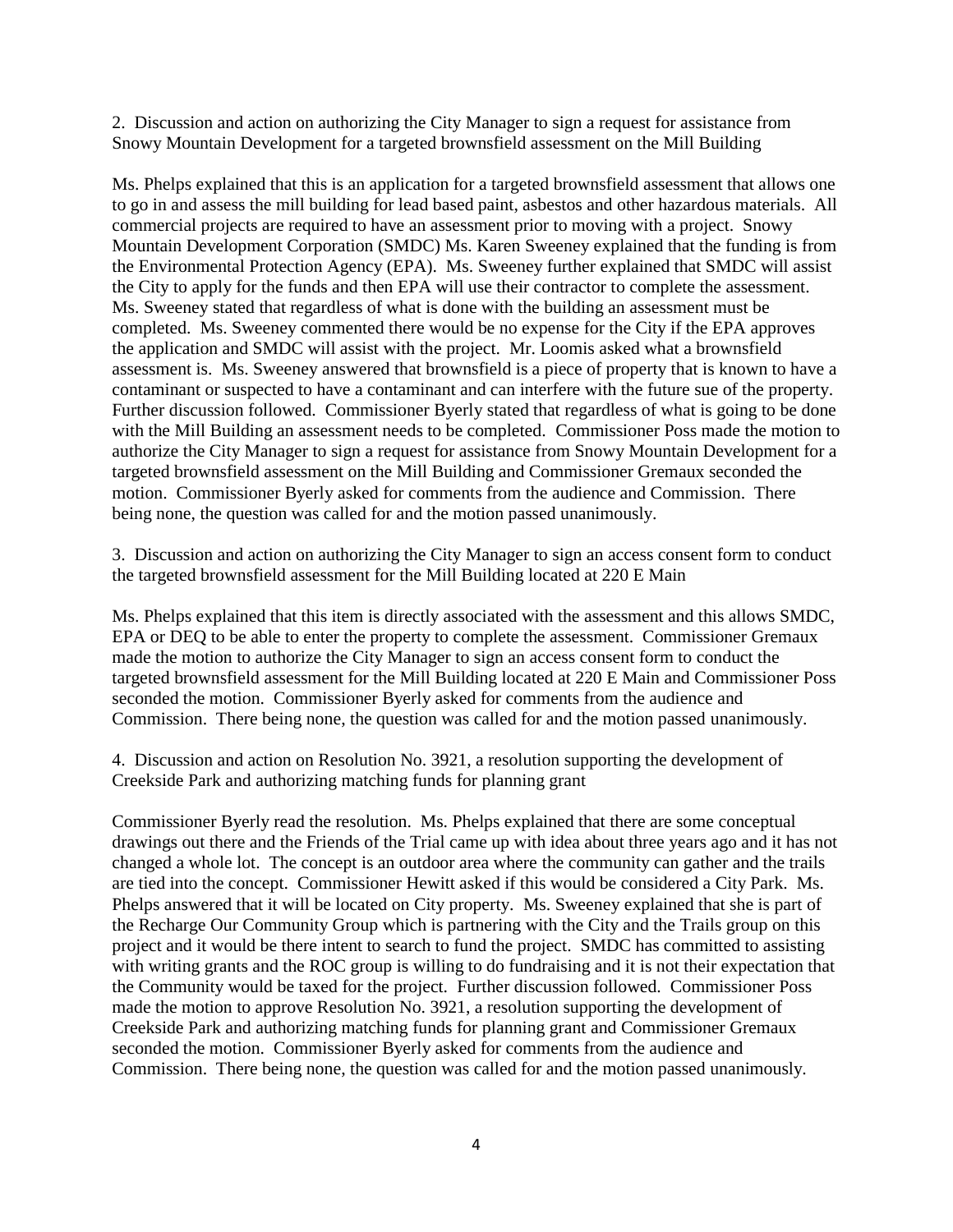#### 5. Discussion only related to the Creekside Park.

Commissioner Byerly explained that this item is the one that he is adding to the agenda. Commissioner Byerly stated that this is not an action item and he is asking the Commissioners to consider the information and if necessary it will be brought back before the Commission at the next meeting. Commissioner Byerly explained that a while back several members of the community and City staff toured the mill building and shortly after that a news article was done showing the support to keep the building and the strong reaction from those that did not support keeping the building. Commissioner Byerly further explained that he has been approached by many citizens regarding the City advocating keeping the mill building and yet the City does not have any plans and no direction from the Commission. Commissioner Byerly stated that he does not know what the City is going to do with the building. Commissioner Byerly read the following statement and would like the Commission to consider bringing this back at the next meeting in the form of a resolution. "We have had a number of people express concern that the City of Lewistown intends to keep and invest money in the old mill building on Main Street across from the Yogo Inn. The Lewistown City Commission, at this time, has not discussed and has no plans for investing in the existing building. We do have a strong interest in supporting whatever the community feels should be done with City land at that location, particularly the creekside park which has been proposed and whatever the trials committee proposes. Whatever needs to be done with that building to support those efforts – tearing it down, capping it as a pavilion or whatever makes the most sense  $-\overline{w}$  want to support. When the time comes to decide the best use of or removal of that building, we look forward to hearing the opinion of the community." Mr. Jim Dullenty commented that Commissioner Byerly he has only met with people that know one side of the issue. Mr. Dullenty explained that the Lewistown Historic Resources Commission (LHRC) has raised \$5,000 to hire an architect/engineer to go in the building and determine if it is usable. Mr. Dullenty further explained then the LHRC will meet and determine what to do with the building. Further discussion followed. Mr. Dullenty commented that once the study is complete the LHRC will come to the City Commission with the results and if the building cannot be renovated and/or there is not good public use for it they will be favor of tearing it down. Mr. Frank Westhoff asked how many acres came with the purchase of the building. Ms. Phelps answered just the foot print. Mr. Westhoff commented that he attended the Commission where the purchase of the building was discussed and all sorts of ideas were discussed. Mr. Harvey Nyberg commented that he does not think anyone on the LHRC opposes the idea of the Creekside park concept. The LHRC is interested in preserving historic buildings when it makes sense that there are appropriate uses for them. Mr. Nyberg suggested that someone on the LHRC work with the other groups involved in the project. Commissioner Byerly agreed that is a great idea for all groups to work together. Commissioner Poss stated that this can be brought back as a resolution, but if you look in past minutes there is no discussion regarding the building.

5. Discussion and action on paying the remaining taxes on the LaFountain property located at 301 W Broadway and thus taking a lien on the property

Ms. Phelps explained that the City Commission has been working on this issue for quite some time. The City does have a tax lien certificate on the property and in order to be line for the tax sale the remaining delinquent taxes need to be paid and then the City could get a tax deed on the property as early as July 2017. Ms. Phelps stated the current delinquent taxes are \$996.88 and because we are a governmental agency there are no penalties and interest include. Commissioner Turk made the motion to pay the remaining taxes on the LaFountain property located at 301 W Broadway and thus taking a lien on the property and Commissioner Hewitt seconded the motion. Mr. Westhoff asked what the city would do with the building. Commissioner Byerly explained that it is hoped that the